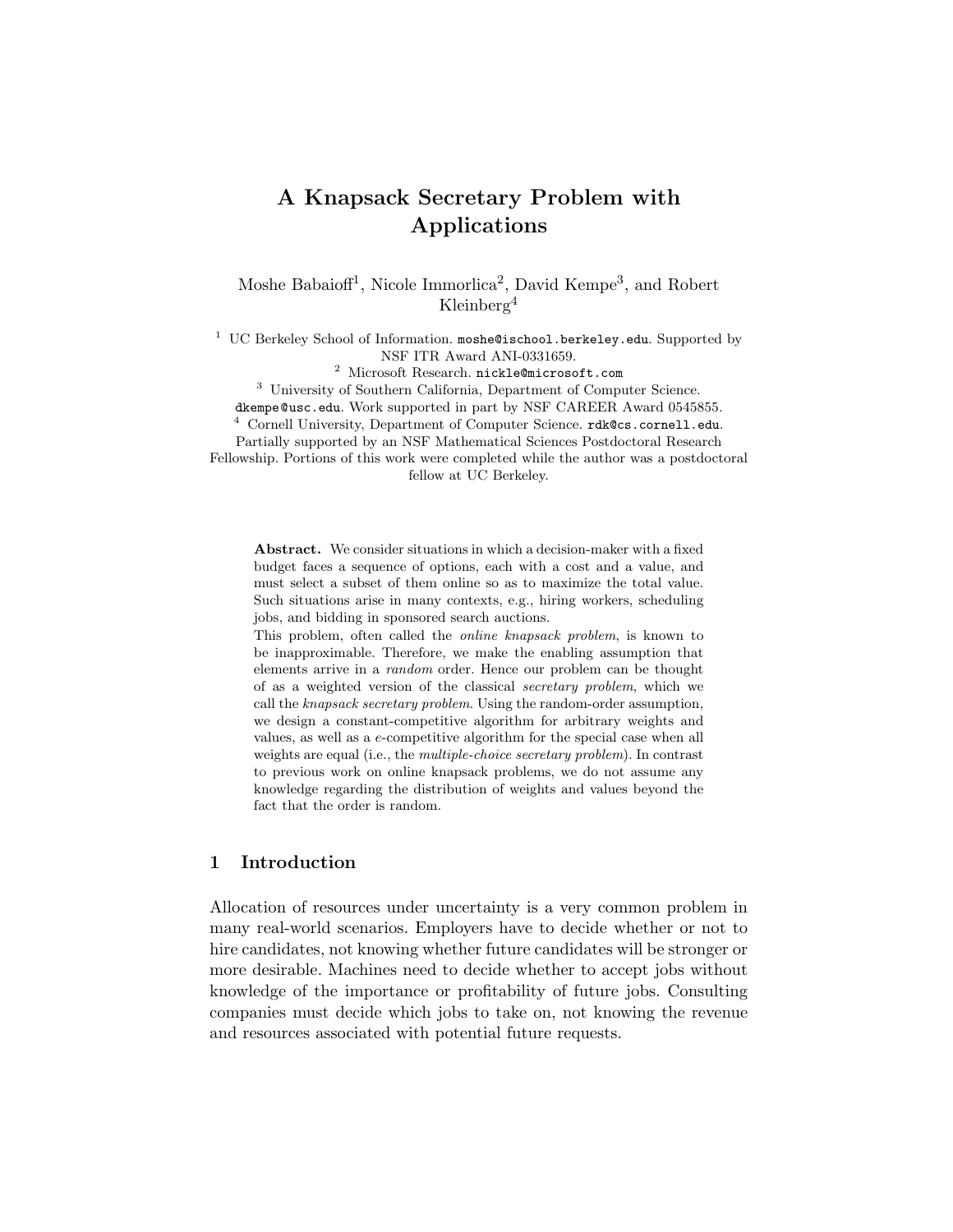More recently, online auctions have proved to be a very important resource allocation problem. Advertising auctions in particular provide the main source of monetization for a variety of Internet services including search engines, blogs, and social networking sites. Additionally, they are the main source of customer acquisition for a wide array of small online businesses, the so-called "mom and pop shops" of the networked world. In bidding for the right to appear on a web page (such as a search engine), advertisers have to trade off between large numbers of parameters, including keywords and viewer attributes. In this scenario, an advertiser may be able to estimate accurately the bid required to win a particular auction, and the benefit either in direct revenue or name recognition to be gained, but may not know about the trade off for future auctions.

All of these problems involve an online scenario, wherein an algorithm has to make decisions on whether to accept an offer (such as a candidate, job, or a bidding opportunity), based solely on the required resource investment (or weight) w and projected value v of the current offer, without knowledge of the weights or values of future offers. The total weight of all selected offers may not exceed a given budget  $W$ . Thus, the problem we are concerned with is an online knapsack problem. In general, this problem does not permit any good competitive ratio, as evidenced by trivial bad examples. Instead, we focus on the case where the offers arrive in a uniformly *random* order.

Summary of Results: In this model, we prove two results: for the case of general weights and values, we give a constant-competitive online algorithm (specifically, it is 10e-competitive). For the special case where all the weights are uniform, and the weight constraint thus poses a constraint on the total number of offers that can be accepted, we improve the approximation factor to e, via two simple and natural algorithms.

Secretary Problems: When the weights are uniform and equal to the weight constraint, our problem reduces to the famous secretary problem, or the problem of selecting online an element of maximum value in a randomly-ordered sequence. This problem was first introduced by Dynkin [9] in 1963. His paper gives an algorithm which selects the maximum value element with probability that tends to  $1/e$  as n tends to infinity and hence is e-competitive. Many generalizations of this problem have been studied in the literature. In one natural generalization, Kleinberg [11] considers the multiple-choice secretary problem in which k elements need to be selected and the goal is to maximize the combined value (sum) of the selected elements. Kleinberg presents an asymptotically optimal  $1/(1 - 5/\sqrt{k})$ -competitive algorithm for this problem. Another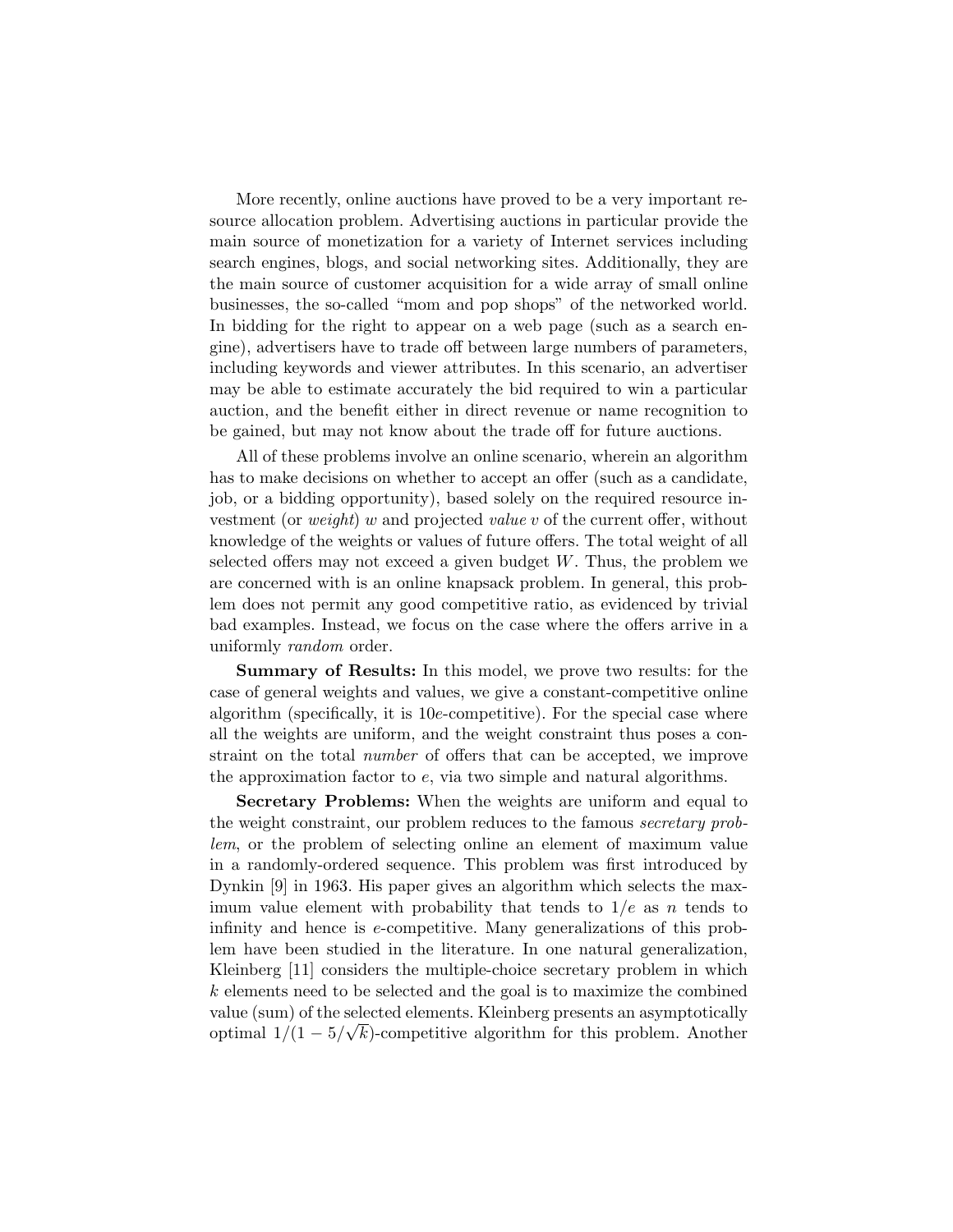closely related generalization considered in the literature is the matroid secretary problem, introduced by Babaioff et al. [2], in which the elements of a weighted matroid arrive in a random order. As each element is observed, the algorithm makes an irrevocable decision to choose it or skip it, with the constraint that the chosen elements must constitute an independent set. Again, the objective is to maximize the combined weight of the chosen elements. Babaioff et al. give an  $O(\log k)$ -competitive algorithm for the matroid secretary problem, where  $k$  is the rank of the matroid, as well as constant-competitive algorithms for several specific matroids.

In this paper, we study both the multiple-choice secretary problem and a weighted generalization, which we call the knapsack secretary problem. The multiple-choice secretary problem is a special case of the matroid secretary problem (for the truncated uniform matroid). We show how to apply an intuitive algorithmic idea proposed by Babaioff et al. [2] to get a e-competitive algorithm for this problem for any k. Hence, our result improves upon the competitive ratio of the algorithm by Kleinberg [11] for small  $k$  and is significantly simpler. The knapsack secretary problem, on the other hand, can not be interpreted as a matroid secretary problem, and hence none of the previous results apply. In this paper, we give the first constant-competitive algorithm for this problem, using intuition from the standard 2-approximation algorithm for the offline knapsack problem.

Knapsack Problems: Our work builds upon the literature for knapsack problems. It is well known that the NP-complete (offline) knapsack problem admits an FPTAS as well as a simple 2-approximation, whereas the online knapsack problem is inapproximable to within any non-trivial multiplicative factor. Assuming that the density (value to weight ratio) of every element is in a known range  $[L, U]$ , and that each weight is much smaller than the capacity of the knapsack (or that the packing is allowed to be fractional), Buchbinder and Naor [4, 5] give an algorithm with a multiplicative competitive ratio of  $O(log(U/L))$  for *online knap*sack based on a general online primal-dual framework. They also show an  $\Omega(\log(U/L))$  lower bound on the competitive ratio of any algorithm under such assumptions.

Several papers have also considered a stochastic online knapsack problem [12, 13] in which the value and/or weight of elements are drawn according to a known distribution. These papers provide algorithms with an additive approximation ratio of  $\Theta(\log n)$  as well as showing that no online algorithm can achieve a constant additive approximation. Dean et al. [7, 8] consider a stochastic offline knapsack problem where the algorithm knows the values and the distribution of the weights of the elements.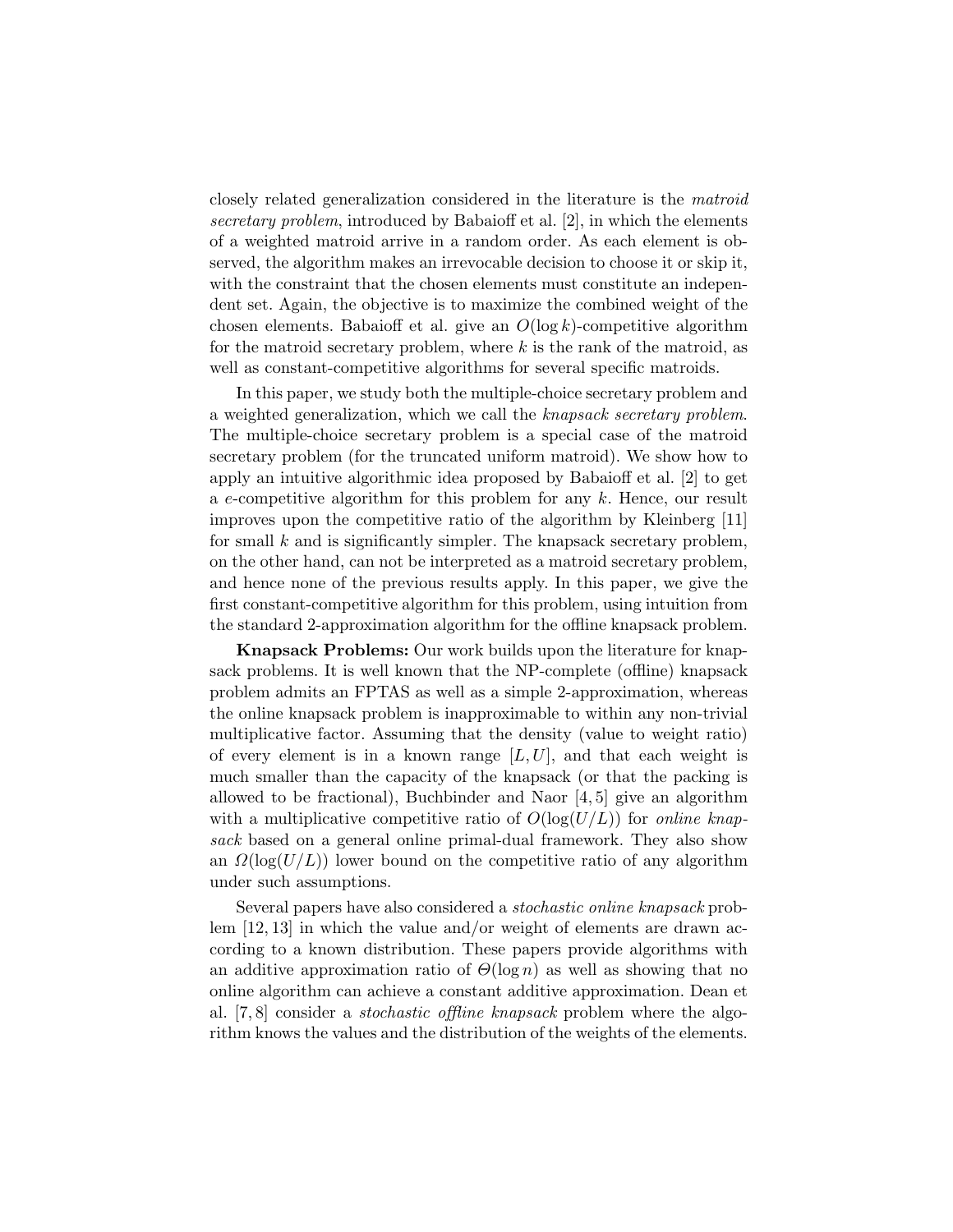They present an involved way for choosing the order of the elements so as to achieve a constant-competitive outcome in the multiplicative sense. The main difficulty in their model is that the weight of an element is not revealed until it is actually selected.

Our results show that a constant-competitive algorithm exists for any sequence when elements arrive in a random order. The random order assumption allows us to eliminate all assumptions from previous papers, e.g., that elements have small weights [4, 5], and densities are bounded [4, 5] or drawn according to a known distribution  $[7, 8, 12, 13]$ <sup>5</sup> In return, we are able to design a constant-competitive online algorithm for our setting. In contrast, for the online setting of Buchbinder and Naor, there is a super-constant lower bound of  $\Omega(\ln(U/L))$  for a worst-case order of arrivals [4, 5].

Sponsored Search: Several recent papers have considered applications of the knapsack problem to auction design. Aggarwal and Hartline [1] design truthful auctions which are revenue competitive when the auctioneer is constrained to choose agents with private values and publicly known weights that fit into a knapsack. Knapsack algorithms have also been used to design bidding strategies for budget-constrained advertisers in sponsored search auctions. That the bidding problem in such settings is similar to knapsack was first noted by Borgs et al. [3] (who considered using knapsack to model slot selection) and Rusmevichientong and Williamson [16] (who considered using stochastic knapsack to model keyword selection). The bidding problem was further studied in papers by Feldman et al. [10] and Muthukrishnan et al. [15] which consider the problem of slot selection in more complicated settings, including interactions between keywords and stochastic information. All these papers assume that the set of keywords and distributional information regarding values and weights are known upfront by the algorithm; hence the algorithms they develop are inspired by offline knapsack problems. Recently, Chakrabarty et al. [6] modeled the bidding problem using online knapsack. Under the same assumptions as the paper of Buchbinder and Naor [4, 5] mentioned above, Chakrabarty et al. design a  $(\ln(U/L) + 1)$ competitive online algorithm for a worst case sequence of keywords.

Outline of paper: In Section 2, we introduce a formal model for the knapsack secretary problem. We then give a pair of e-competitive algorithms for the unweighted knapsack secretary problem in Section 3.

 $5$  In contrast to the Dean et al.  $[7, 8]$  models, our model and the others mentioned make the stronger assumption that the weights of elements are learned before deciding whether or not to select them.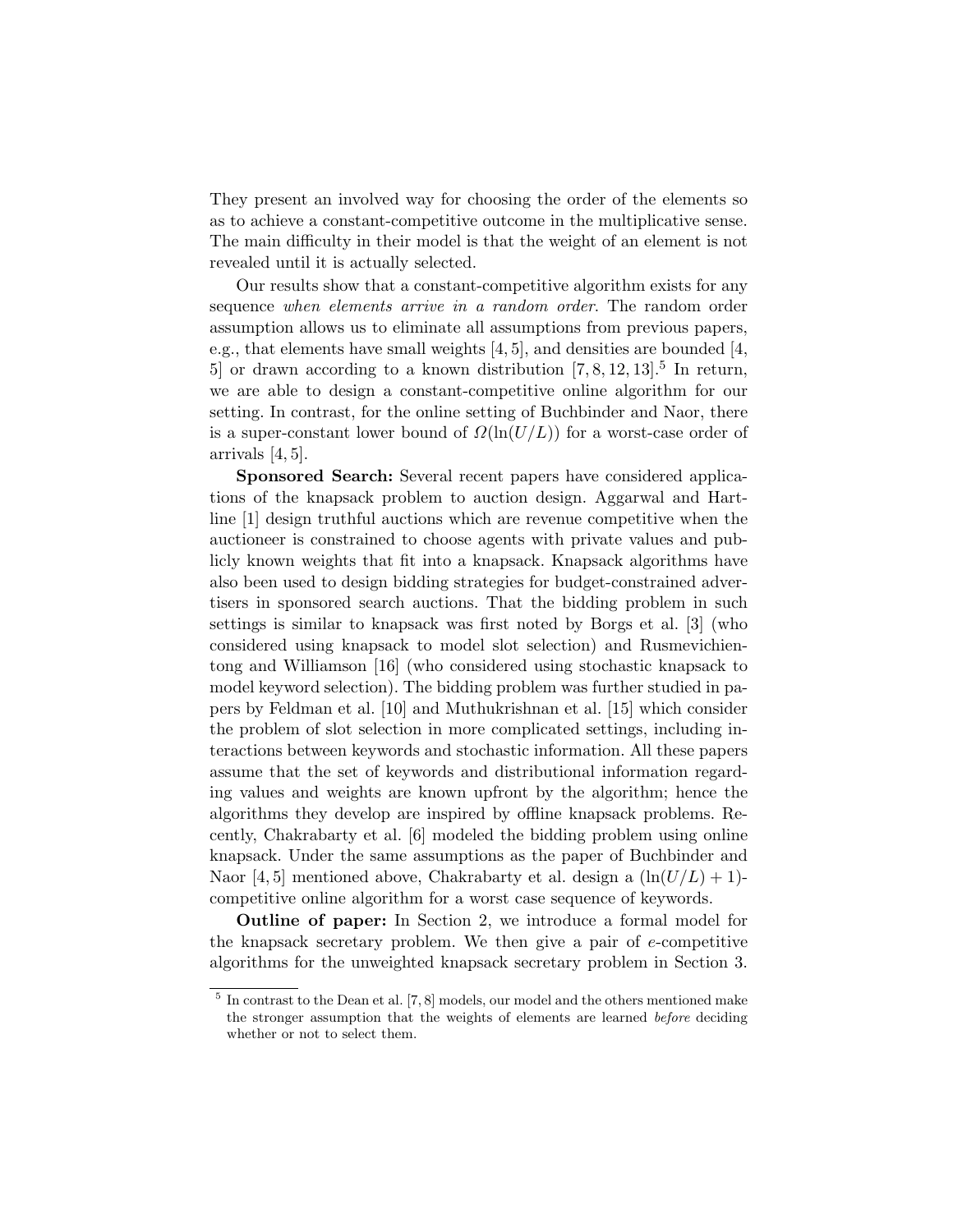Finally, in Section 4, we design a constant-competitive algorithm for the general case.

# 2 Model

In formalizing the resource allocation problem, we will adopt the terminology of the secretary problem, and think of our problem as a weighted secretary problem. A set  $U = \{1, \ldots, n\}$  of n elements or secretaries each have non-negative *weight*  $w(i)$  and *value*  $v(i)$ . We extend the notation to sets by writing  $w(S) := \sum_{i \in S} w(i)$  and  $v(S) := \sum_{i \in S} v(i)$ .

The algorithm will be given a weight bound W, and must select, in an online fashion, a set  $S \subseteq U$  of secretaries (approximately) solving the following knapsack problem:

$$
\text{Maximize} \sum_{i \in S} v(i) \qquad \text{subject to} \qquad \sum_{i \in S} w(i) \le W. \tag{1}
$$

We assume that the secretaries in  $U$  are presented to the algorithm in a uniformly random order. In order to be able to number the elements by their arrival order, we assume that the actual weights and values are obtained as  $v = v_0 \circ \pi, w = w_0 \circ \pi$ , where  $\pi$  is a uniformly random permutation of n elements, and  $v_0, w_0$  are arbitrary initial weight and value functions. For simplicity, we also assume that no two secretaries have the same values  $v(i), v(j)$ . This is easy to ensure, by fixing a random (but consistent) tie-breaking between elements of the same value, based for instance on the identifier of the element.<sup>6</sup>

The algorithm is online in the following sense: initially, the algorithm knows only n, the total number of secretaries, but knows nothing about the distribution of weights or values. Whenever a secretary i arrives, the algorithm learns its weight  $w(i)$  and value  $v(i)$ . It must then irrevocably decide whether to select i or pass: a selected secretary cannot later be discarded, nor can a passed secretary be added. Thus, the algorithm maintains a set S of currently selected secretaries, which grows over the course of the execution, but must always satisfy  $w(S) \leq W$ .

Clearly, this setting does not permit the design of an optimal algorithm. Hence, we look for algorithms which are constant-competitive in that the expected value of the selected set  $S$  is within a constant of the optimum value. More precisely, we say an algorithm is  $\alpha$ -competitive for the weighted secretary problem if for any initial weight and value functions

 $6$  Note that such a tie-breaking can be accomplished in polynomial time.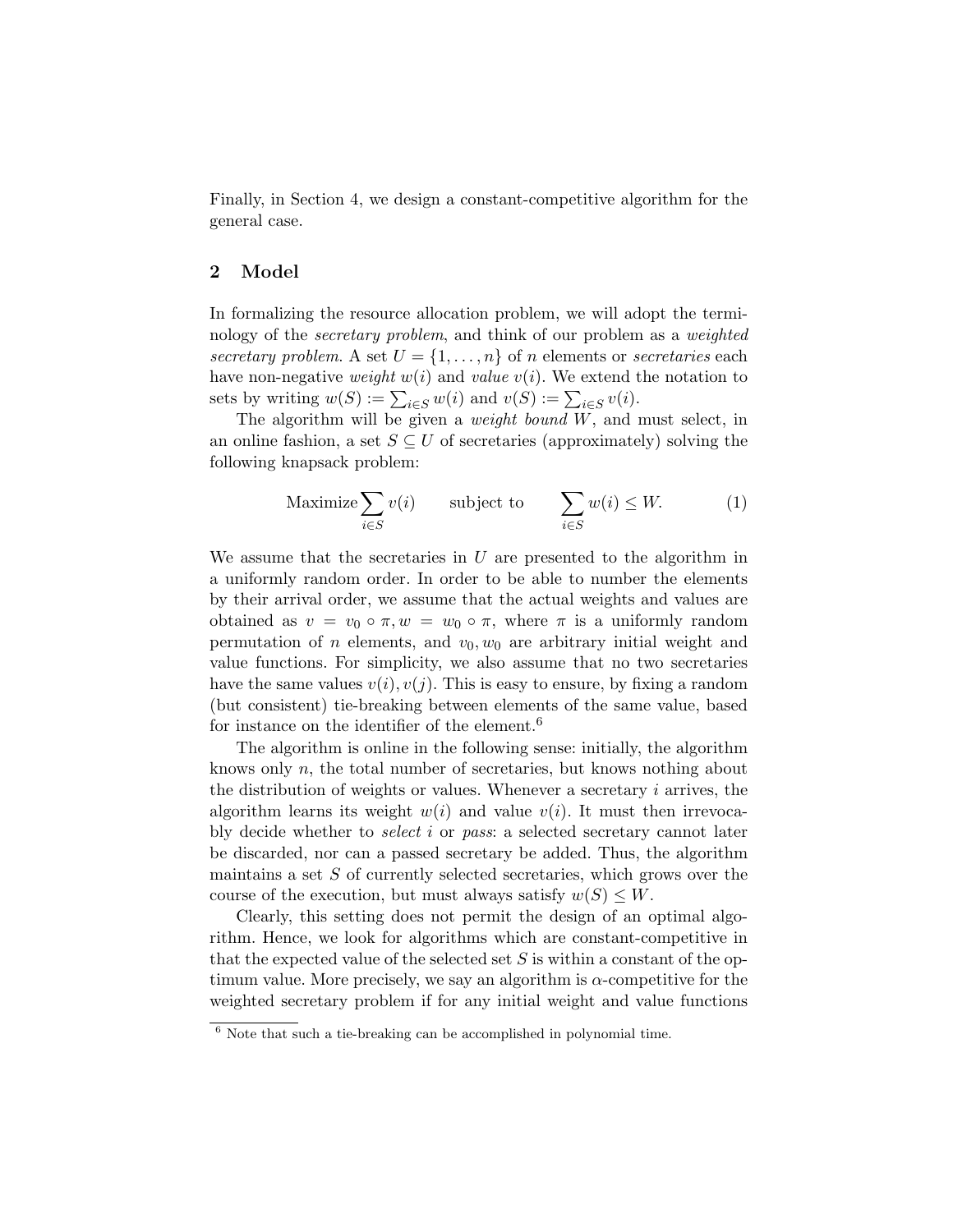$v_0, w_0$ 

$$
\alpha \cdot \mathbb{E}\left[v(S)\right] \ge v(S^*),
$$

where  $S^*$  is the optimal solution to Program 1 and the expectation is over all permutations  $\pi$ .

Note that this is a generalization of the classical secretary problem of Dynkin [9]. In the classical secretary problem, all weights are one (i.e.,  $w(i) = 1$  for all i) and the weight bound W is also one; thus, the algorithm is to select exactly one secretary. Dynkin gives a e-competitive algorithm for this special case. Our formulation can also be used to capture the k-secretary problem by setting all weights equal to one and the weight bound W equal to  $k$ . This case has been studied by Kleinberg [11], who gave a  $1/(1-5/\sqrt{k})$ -competitive algorithm.

In the following sections, we first present two algorithms for the  $k$ secretary problem. Our algorithms are simpler than those of Kleinberg and show that there is a e-competitive algorithm for all  $k$  (Kleinberg's result is strictly worse than  $e$  for small  $k$ ). We then present a constantcompetitive algorithm for the general case of weighted secretaries, although the constant is worse than that of k-secretaries.

# 3 The Unweighted Case

In this section we present two simple algorithms for the unweighted case (i.e., the multiple-choice secretary problem), in which all weights  $w(i)$  are equal to 1 and the knapsack capacity  $W$  is equal to  $k$ . Both algorithms will achieve a competitive guarantee no worse than  $e$ . While the second algorithm, called the "optimistic algorithm" is perhaps more natural (and our analysis is almost certainly not tight), the first algorithm, called the "virtual algorithm", has a significantly simpler analysis, yielding essentially a tight bound on its performance.

Both algorithms are based on the same idea of a sampling period of  $t \in \{k+1,\ldots,n\}$  steps (during which the algorithm passes on all candidates), followed by hiring some of the secretaries for the remaining  $n - t$  steps. We call t the threshold time of the algorithms, and denote the set of sampled elements by  $T$ . We leave  $t$  unspecified for now; after analyzing the algorithm, we will specify the optimal value of  $t$ , which will be approximately  $n/e$ .

Both algorithms use the first t time steps to assemble a reference set R, consisting of the k elements with the largest  $v(i)$  values seen during the first t steps. These elements are kept for comparison, but not selected. Subsequently, when an element  $i > t$  with value  $v(i)$  is observed, a decision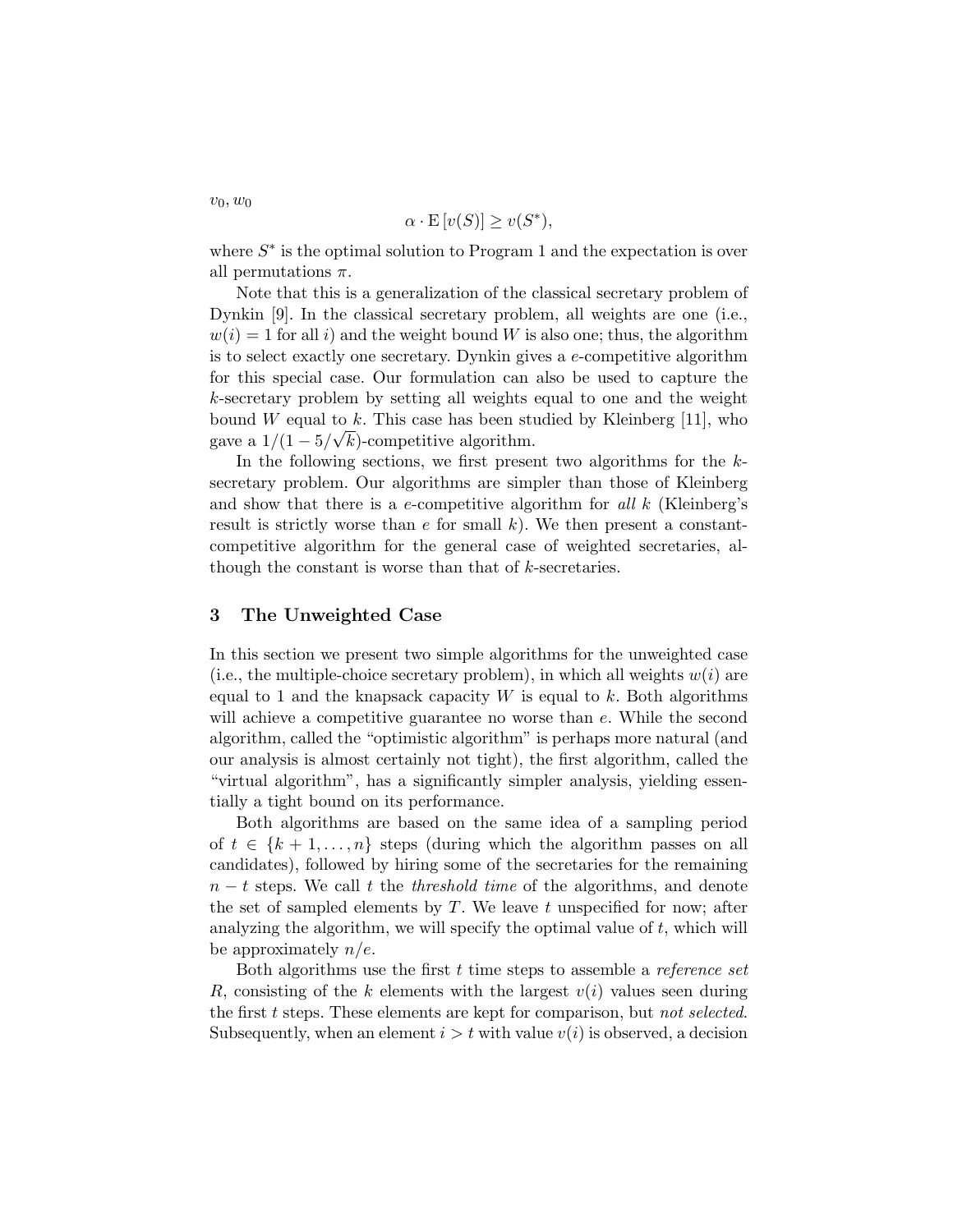of whether to select i into the set S is made based on  $v(i)$  and R, and the set R is possibly updated. At any given time, let  $j_1, j_2, \ldots, j_{|R|}$  be the elements of R, sorted by decreasing  $v(j_i)$ .

**Virtual:** In the virtual algorithm, i is selected if and only if  $v(i) > v(j_k)$ , and  $j_k \leq t$  ( $j_k$  is in the sample). In addition, whenever  $v(i) > v(j_k)$ (regardless of whether  $j_k \leq t$ ), element i is added to R, while element  $j_k$  is removed from R.

Thus,  $R$  will always contain the best  $k$  elements seen so far (in particular,  $|R| = k$ , and i is selected if and only if its value exceeds that of the  $k^{\text{th}}$  best element seen so far, and the  $k^{\text{th}}$  best element was seen during the sampling period.

**Optimistic:** In the optimistic algorithm,  $i$  is selected if and only if  $v(i) > v(j_{|R|})$ . Whenever i is selected,  $j_{|R|}$  is removed from the set R, but no new elements are ever added to R. Thus, intuitively, elements are selected when they beat one of the remaining reference points from R.

We call this algorithm "optimistic" because it removes the reference point  $j_{|R|}$  even if  $v(i)$  exceeds, say,  $v(j_1)$ . Thus, it implicitly assumes that it will see additional very valuable elements in the future, which will be added when their values exceed those of the remaining, more  $value, j_i.$ 

We first observe that neither algorithm ever selects more than  $k$  secretaries. Each selection involves the removal of a sample  $j_i \in R \cap T$  from  $R$ , and no elements from  $T$  are ever added to  $R$  by either algorithm after time t. Since R starts with only k samples, no more than  $k$  elements can be selected.

Next, we prove that both the virtual and the optimistic Algorithm are e-competitive, if  $t = |n/e|$  elements are sampled.

Theorem 1. The competitive ratio of both the Virtual and the Optimistic Algorithm approaches e as n tends to infinity, when the algorithms sample  $t = |n/e|$  elements.

The proof of the theorem for both algorithms follows from stronger lemmas, establishing that each of the top  $k$  elements is selected with probability at least  $1/e$ . Specifically, let  $v_1^*, v_2^*, \ldots, v_k^*$  denote the k largest elements of the set  $\{v(1), v(2), \ldots, v(n)\}\)$ , and for  $a = 1, 2, \ldots, k$  let  $i_a^* =$  $v^{-1}(v_a^*)$  be the index in the sequence  $v(i)$  at which  $v_a^*$  appeared. We will then establish the following lemmas: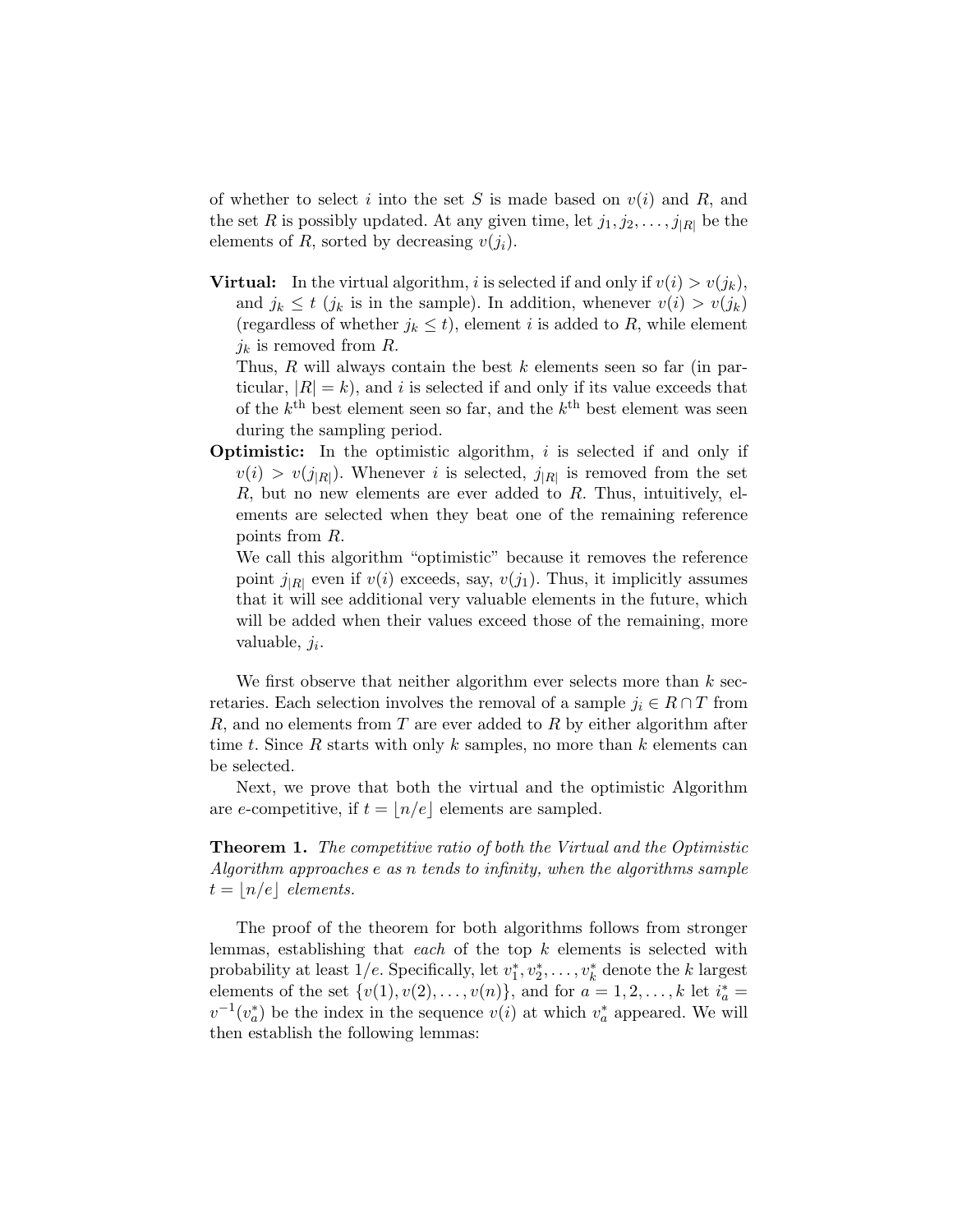**Lemma 1.** For all  $a \leq k$ , the probability that the virtual algorithm selects element  $v_a^*$  is

$$
Prob[i_a^* \in S] \ge \frac{t}{n} \ln(n/t).
$$

**Lemma 2.** For all  $a \leq k$ , the probability that the optimistic algorithm  $\emph{selects element } v_a^* \emph{ is}$ 

$$
Prob[i_a^* \in S] \ge \frac{t}{n} \ln(n/t).
$$

Proof of Theorem 1. The theorem follows immediately from these two lemmas, as the expected gain of the algorithm is

$$
\mathcal{E}\left[v(S)\right] \ge \sum_{a=1}^k \text{Prob}[i_a^* \in S] \cdot v_a^* > \frac{t}{n} \ln(n/t) \cdot v(S^*).
$$

t  $\frac{t}{n}\ln(n/t)$  is maximized for  $t = n/e$ , and setting  $t = \lfloor n/e \rfloor$  gives us that  $t/n \to 1/e$  as  $n \to \infty$ . Thus, the algorithms' competitive ratios approach e as n tends to infinity. ■

The proof of Lemma 1 turns out to be surprisingly simple and elegant, while the proof of Lemma 2 for the optimistic algorithm is significantly more complex, and will be given in the full version of this paper.

**Proof of Lemma 1.** If  $v_a^*$  is observed at time  $i_a^* = i > t$ , it will be selected if and only if the  $k^{\text{th}}$  smallest element of R at that time was sampled at or before time t. Because the permutation is uniformly random, this happens with probability  $t/(i-1)$ . Each i is equally likely to be the time at which  $v_a^*$  is observed, so the probability of selecting  $v_a^*$  is

$$
\text{Prob}[i_a^* \in S] = \sum_{i=t+1}^n \frac{1}{n} \cdot \frac{t}{i-1} = \frac{t}{n} \sum_{i=t+1}^n \frac{1}{i-1} > \frac{t}{n} \int_t^n \frac{dx}{x} = \frac{t}{n} \ln\left(\frac{n}{t}\right).
$$

Notice that the proof of Lemma 1 is essentially tight. Each of the top k elements is selected with probability approaching  $1/e$  in the limit for our choice of t.

## 4 The Weighted Case

In this section, we present an algorithm for the weighted case, with a competitive ratio of 10e. The algorithm is based on the familiar paradigm of sampling a constant fraction of the input and using the sample to define a selection criterion which is then applied to the subsequent elements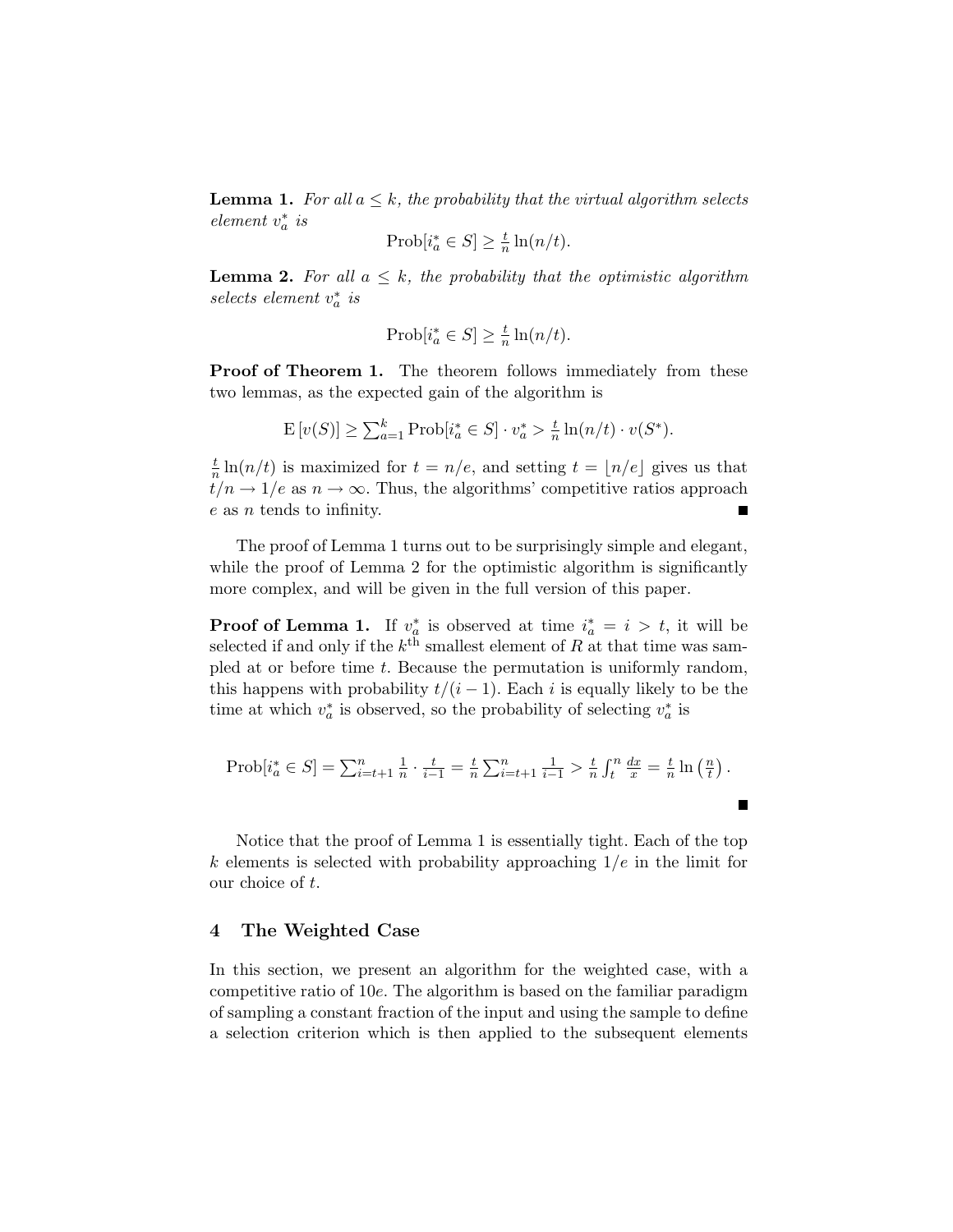observed by the algorithm. One complication which arises in designing algorithms for the weighted case is the need to address at least two cases: either there is a single element (or, more generally, a bounded number of elements) whose value constitutes a constant fraction of the optimal knapsack solution, or there is no such element<sup>7</sup>. In the former case(s), we use a selection criterion based on the values of elements but ignoring their sizes. In the latter case, we use a selection criterion based on the value density, i.e., the ratio of value to weight. To incorporate both cases, we randomize the selection criterion.

# 4.1 Notation

For  $i \in U$ , we define the *value density* (or simply "density") of i to be the ratio

$$
\rho(i) = \frac{v(i)}{w(i)}.
$$

We will assume throughout this section that distinct elements of U have distinct densities; this assumption is justified for the same reason our assumption of distinct values is justified. (See Section 2.) If  $Q \subseteq U$  and  $x > 0$ , it will be useful to define the "optimum fractional packing of elements of  $Q$  into a knapsack of size  $x$ ." This is defined to be a vector of weights  $(y_O^{(x)})$  $_Q^{(x)}(i)$ <sub> $i=1$ </sub> which is a solution of the following linear program (that is,  $y_O^{(x)}$ )  $Q^{(x)}(i) = y(i)).$ 

$$
\max \sum_{i=1}^{n} v(i)y(i)
$$
\n
$$
\text{s.t. } \sum_{i=1}^{n} w(i)y(i) \leq x
$$
\n
$$
y(i) = 0 \qquad \forall i \notin Q
$$
\n
$$
y(i) \in [0, 1] \qquad \forall i.
$$
\n
$$
(2)
$$

The reader may verify the following easy fact about  $y_O^{(x)}$  $Q^{(x)}(i)$ : there exists a threshold density  $\rho_O^{(x)}$  $\mathcal{L}_Q^{(x)}$  such that  $y_Q^{(x)}$  $Q^{(x)}(i) = 1$  for all  $i \in Q$  such that  $\rho(i) > \rho_Q^{(x)}$  and  $y_Q^{(x)}$  $Q_{Q}^{(x)}(i) = 0$  for all  $i \in Q$  such that  $\rho(i) < \rho_{Q}^{(x)}$ . Finally, for a set  $R \subseteq U$  we will define  $v_Q^{(x)}$  $\stackrel{(x)}{Q}(R), \stackrel{(x)}{w_Q^{(x)}}$  $Q^{(x)}(R)$  by

$$
v_Q^{(x)}(R) = \sum_{i \in R} v(i) y_Q^{(x)}(i)
$$
  

$$
w_Q^{(x)}(R) = \sum_{i \in R} w(i) y_Q^{(x)}(i).
$$

<sup>7</sup> This type of case analysis is reminiscent of the case analysis which underlies the design of polynomial-time approximation schemes for the offline version of the knapsack problem.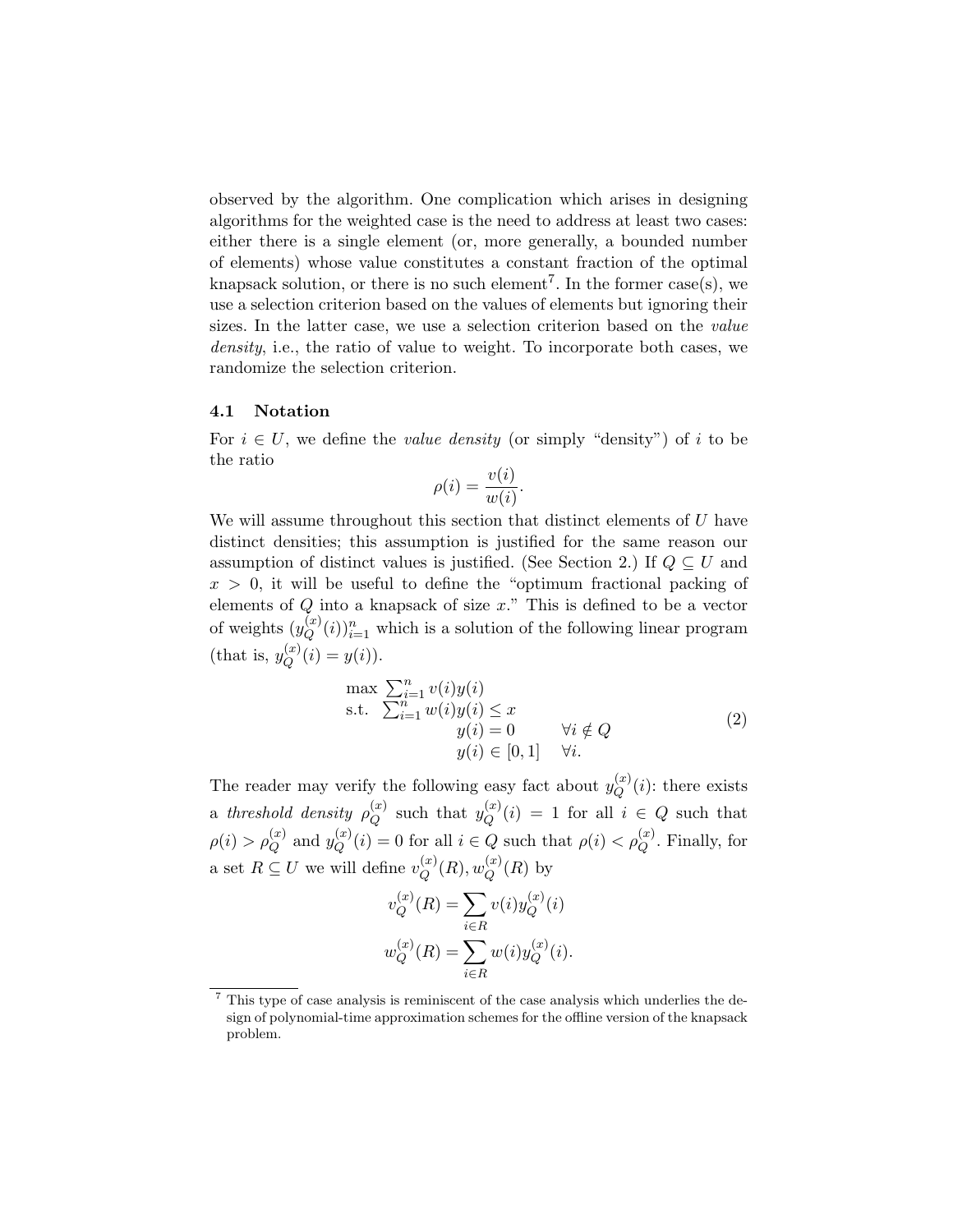#### 4.2 The algorithm

For convenience, we assume in this section that  $W = 1$ . (To reduce from the general case to the  $W = 1$  case, simply rescale the weight of each element by a factor of  $1/W$ .) Our algorithm begins by sampling a random number  $a \in \{0, 1, 2, 3, 4\}$  from the uniform distribution. The case  $a = 4$  is a special case which will be treated in the following paragraph. If  $0 \le a \le$ 3, then the algorithm sets  $k = 3<sup>a</sup>$  and runs the k-secretary algorithm from Section 3 (with  $t = |n/e|$ ) to select at most k elements. If the k-secretary algorithm selects an element i whose weight  $w(i)$  is greater than  $1/k$ , we override this decision and do not select the element.

If  $a = 4$ , our algorithm operates as follows. It samples a random  $t \in$  $\{1, 2, \ldots, n\}$  from the binomial distribution  $B(n, 1/2)$ , i.e. the distribution of the number of heads observed when a fair coin is tossed  $n$  times. Let  $X = \{1, 2, ..., t\}$  and  $Y = \{t + 1, t + 2, ..., n\}$ . For every element  $i \in X$ , the algorithm observes  $v(i)$  and  $w(i)$  but does not select i. It then sets  $\hat{\rho} = \rho_X^{(1/2)}$  and selects every element  $i \in Y$  which satisfies  $w(i) \leq 3^{-4}$ ,  $\rho(i) \geq \hat{\rho}$ , and  $w(S_{\leq i} \cup \{i\}) \leq 1$ , where  $S_{\leq i}$  denotes the set of elements which were already selected by the algorithm before observing i.

### 4.3 Analysis of the algorithm

**Theorem 2.** The algorithm in Section 4.2 is  $(10e)$ -competitive.

*Proof.* Let  $OPT \subseteq U$  denote the maximum-value knapsack solution, and suppose that  $i_1, i_2, \ldots, i_m$  are the elements of **OPT** arranged in decreasing order of weight. Partition OPT into five sets  $B_0, B_1, \ldots, B_4$ . For  $0 \le j \le 3$ ,

$$
B_j = \{ i_\ell \, | \, 3^j \le \ell < 3^{j+1} \},
$$

while for  $j = 4$ ,  $B_4 = \{i_{81}, i_{82}, \ldots, i_m\}$ . Let  $b_j = v(B_j)$  for  $0 \le j \le 4$ .

Let S denote the set of elements selected by the algorithm. For  $0 \leq$  $j \leq 4$ , define

$$
g_j = E[v(S) \mid a = j]
$$

where a denotes the random element of  $\{0, 1, 2, 3, 4\}$  sampled in the first step of the algorithm. In Lemmas 3 and 4 below, we prove that  $b_j \le 2eg_j$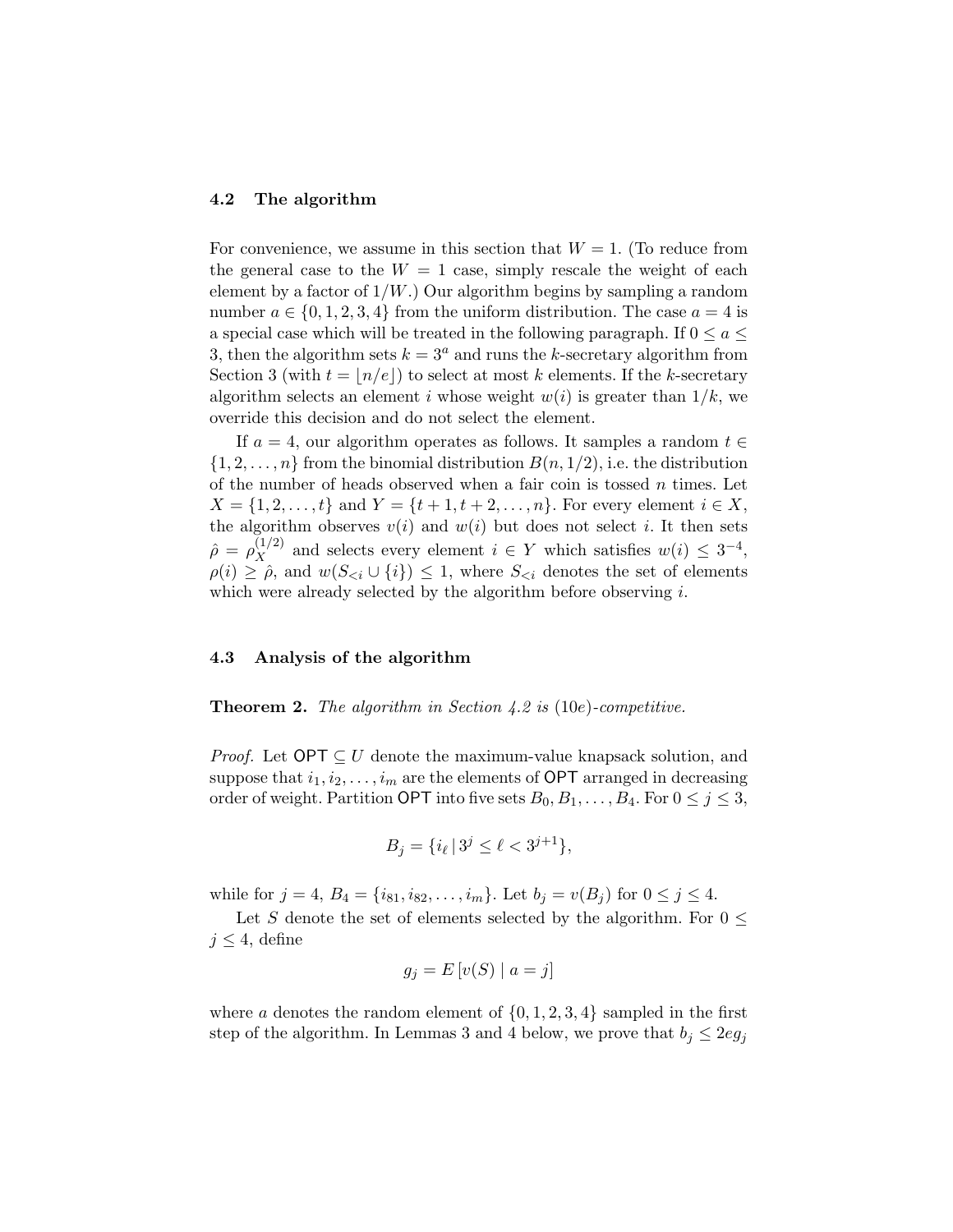for  $0 \leq j \leq 4$ . Summing over j, we obtain:

$$
v(OPT) = b_0 + b_1 + b_2 + b_3 + b_4
$$
  
\n
$$
\leq 2e(g_0 + g_1 + g_2 + g_3 + g_4)
$$
  
\n
$$
= (10e) \sum_{j=0}^{4} Prob[a = j]g_j
$$
  
\n
$$
= 10e E[v(S)].
$$

This establishes the theorem.

Lemma 3. For  $0 \leq j \leq 3$ ,  $b_j \leq 2eg_j$ .

*Proof.* Let  $k = 3^j$ . Recall that every element  $i \in B_j$  appears in at least the  $k<sup>th</sup>$  position on a list of elements of **OPT** arranged in decreasing order of weight. Since the sum of the weights of all elements of OPT is at most 1, we have that  $w(i) \leq 1/k$  for every  $i \in B_i$ . Let  $Q = \{i \in U \mid w(i) \leq 1/k\},\$ and let R be the maximum-value k-element subset of Q. Since  $B_j \subseteq Q$ and  $|B_i| \leq 2k$ , we have  $v(B_j) \leq 2v(R)$ . On the other hand, Theorem 1 implies that  $g_j \ge v(R)/e$ . The lemma follows by combining these two bounds. bounds.

Lemma 4.  $b_4 \leq 2eg_4$ .

*Proof.* Assuming the algorithm chooses  $a = 4$ , recall that it splits the input into a "sample set"  $X = \{1, 2, ..., t\}$  and its complement  $Y =$  $\{t+1,\ldots,n\}$ , where t is a random sample from the binomial distribution  $B(n, 1/2)$ . Recall that in the case  $a = 4$ , the algorithm aims to fill the knapsack with multiple items of weight at most  $1/81$ , and value density at least equal to the value density of the optimal solution for the sample (and a knapsack of size 1/2). Thus, let  $Q \subseteq U$  consist of all elements  $i \in U$ such that  $w_0(i) \leq 1/81$ . We will show that with sufficiently high constant probability, the algorithm obtains a "representative" sample, in the sense that the optimal value density estimated from  $X$  is bounded from above and below in terms of the optimal value density for all of Q (with different knapsack sizes). This in turn will imply that each element of  $Q$  is picked by the algorithm with constant probability, more specifically, with probability at least 0.3.

To obtain sufficiently high probability, we rely on the independence of membership in  $X$  between elements, which in turn allows us to apply Chernoff Bounds. Recall that we encoded the random ordering of the input by assuming that there exists a fixed pair of functions  $v_0$ ,  $w_0$  and a

 $\Box$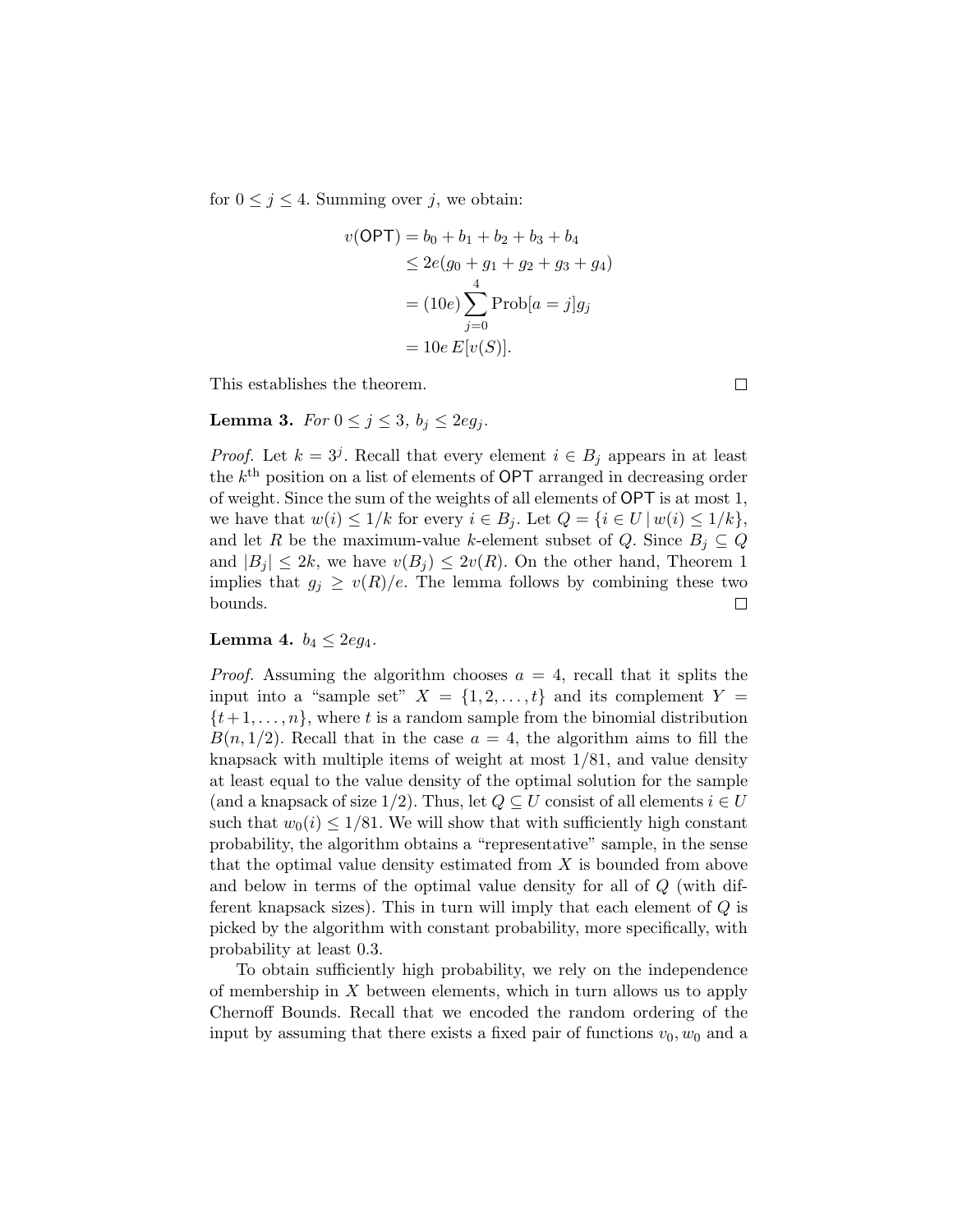uniformly random permutation  $\pi$  on U, such that  $v = v_0 \circ \pi$ ,  $w = w_0 \circ \pi$ . This implies that, conditional on the value of  $t, \pi^{-1}(X)$  is a uniformlyrandom  $t$ -element subset of  $U$ . Since  $t$  itself has the same distribution as the cardinality of a uniformly-random subset of U, it follows that  $\pi^{-1}(X)$ is a uniformly-random subset of U. For each  $i \in U$ , if we define

$$
\zeta_i = \begin{cases} 1 \text{ if } \pi(i) \in X \\ 0 \text{ otherwise,} \end{cases}
$$

then the random variables  $\zeta_i$  are mutually independent, each uniformly distributed in  $\{0,1\}$ .

Since  $B_4 \subseteq Q$  and  $w(B_4) \leq 1$ ,

$$
b_4 \le v_Q^{(1)}(Q) \le \frac{4}{3}v_Q^{(3/4)}(Q). \tag{3}
$$

For every j such that  $y_{\pi(Q)}^{(3/4)}$  $(\pi(Q)) \rightarrow 0$  we will prove that  $\text{Prob}[\pi(j)] \in \pi(Q)$  $S | a = 4 | > 0.3$ . This implies the first inequality in the following line, whose remaining steps are clear from the definitions.

$$
v_{\pi(Q)}^{(3/4)}(\pi(Q)) < E\left[\frac{10}{3}v_{\pi(Q)}^{(3/4)}(S) \,|\, a=4\right] \le \frac{10}{3}E[v(S) \,|\, a=4] = \frac{10}{3}g_4. \tag{4}
$$

Combining (3) and (4) we will have derived  $b_4 \leq (40/9)g_4 < 2eg_4$ , thus establishing the lemma.

Note that for all  $i \in U, x > 0$ , the number  $y_{\pi(\mathcal{C})}^{(x)}$  $\pi(Q)$ ( $\pi(i)$ ) does not depend on the random permutation  $\pi$ , since it is the *i*-th component of the solution of linear program (2) with  $v_0$  and  $w_0$  in place of v and w, and the solution to the linear program does not depend on  $\pi$ . We will use the notation  $y(i, x)$  as shorthand for  $y_{\pi(i)}^{(x)}$  $(\pi(\pi(i)))$ . Fix any  $j \in Q$ . We will show that  $j$  will be picked by the algorithm with probability at least 0.3. To prove this, we will upper and lower bound the total weight of  $\pi(Q)$ (scaled by the fractional solutions for knapsacks of different sizes) seen in X and Y. This will allow us to reason that  $j$  will have density exceeding  $\hat{\rho}$ , and there will still be room in S by the time j is encountered.

We will reason about the expected fractional weight of items other than j in X in a knapsack of size  $3/4$ , and of items other than j in Y in a knapsack of size 3/2. Formally, we define the random variables

$$
Z_1 = w_{\pi(Q)}^{(3/4)}(X \setminus \{\pi(j)\}) = \sum_{i \in Q \setminus \{j\}} w_0(i) y(i, 3/4) \zeta_i \tag{5}
$$

$$
Z_2 = w_{\pi(Q)}^{(3/2)}(Y \setminus \{\pi(j)\}) = \sum_{i \in Q \setminus \{j\}} w_0(i) y(i, 3/2)(1 - \zeta_i)
$$
(6)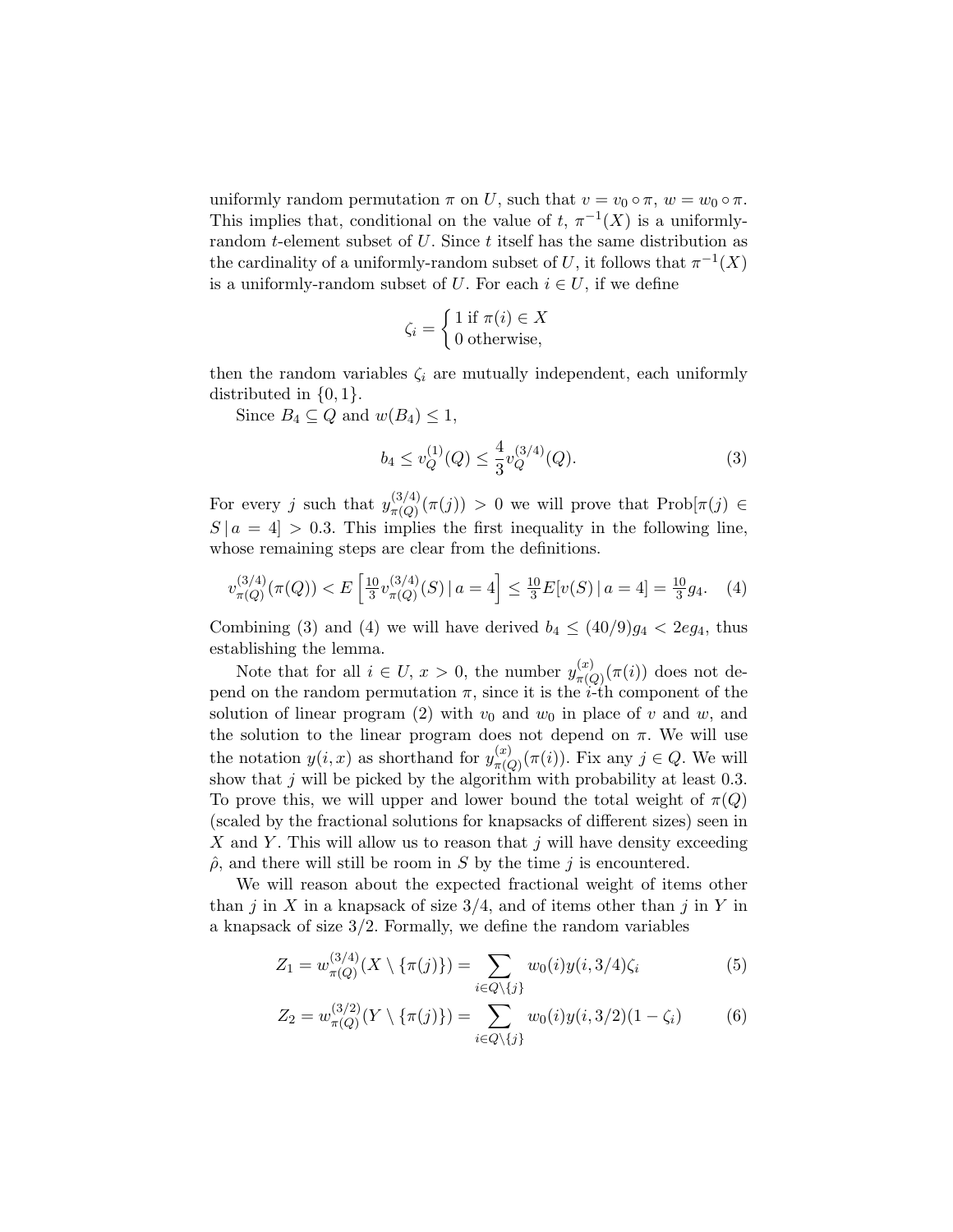Since  $Z_1, Z_2$  are sums of independent random variables taking values in the interval  $[0, 1/81]$ , we can use the following form of the Chernoff bound, obtained from standard forms [14] by simple scaling: If  $z_1, z_2, \ldots, z_n$  are independent random variables taking values in an interval  $[0, z_{\text{max}}]$  and if  $Z = \sum_{i=1}^{n} z_i$ ,  $\mu = E[Z]$ , then for all  $\delta > 0$ ,

$$
\mathrm{Prob}[Z \ge (1+\delta)\mu] < \exp\left(-\frac{\mu}{z_{\max}}\left[(1+\delta)\ln(1+\delta) - \delta\right]\right).
$$

Because the expectations of  $Z_1$  and  $Z_2$  are

$$
E[Z_1] = \frac{1}{2} w_{\pi(Q)}^{(3/4)}(\pi(Q) \setminus \{\pi(j)\}) = \frac{1}{2} \left(\frac{3}{4} - w_0(j)y(j,3/4)\right) \in \left[\frac{3}{8} - \frac{1}{162}, \frac{3}{8}\right],
$$
  
\n
$$
E[Z_2] = \frac{1}{2} w_{\pi(Q)}^{(3/2)}(\pi(Q) \setminus \{\pi(j)\}) = \frac{1}{2} \left(\frac{3}{2} - w_0(j)y(j,3/2)\right) \in \left[\frac{3}{4} - \frac{1}{162}, \frac{3}{4}\right],
$$

applying the Chernoff Bound to  $Z_1$  and  $Z_2$  with  $z_{\text{max}} = 1/81, \delta = \frac{1}{3} - \frac{8}{24}$ 243 yields  $Prob[Z_1 \geq 1/2 - 1/81]$  < 0.3 and  $Prob[Z_2 \geq 1 - 2/81]$  < 0.1.

Let  $\mathcal{E}$  denote the event that  $Z_1 < \frac{1}{2} - \frac{1}{81}$  and  $Z_2 < 1 - \frac{2}{81}$ . By a union bound,  $\text{Prob}[\mathcal{E} \mid a = 4] > 0.6$ . Conditional on the event  $\mathcal{E}$  (and on the event that  $a = 4$ , the element  $\pi(j)$  can add no more than 1/81 to the weight of X or Y (whichever one it belongs to). Hence,  $w_{\pi(Q)}^{(3/4)}$  $\frac{N^{(3/4)}(X)}{\pi(Q)}$  (X) < 1/2 and  $w_{\pi(Q)}^{(3/2)}$  $\frac{(3/2)}{\pi(Q)}(Y) < 1 - \frac{1}{81}$ , which in turn implies  $w_{\pi(Q)}^{(3/2)}$  $\frac{(3/2)}{\pi(Q)}(X) > 1/2 > w_{\pi(Q)}^{(3/4)}(X),$ since every element of  $\pi(Q)$  belongs to either X or Y and  $w_{\pi(Q)}^{(3/2)}$  $\pi(Q) (\pi(Q)) =$ 3/2. Because the threshold density for a fractionally packed knapsack with larger capacity cannot be larger than for a knapsack with smaller capacity, the above bounds on the weight imply that

$$
\rho_{\pi(Q)}^{(3/4)} \ge \rho_X^{(1/2)} \ge \rho_{\pi(Q)}^{(3/2)}.\tag{7}
$$

Let  $S^+$  denote the set of all elements of  $Y \setminus {\{\pi(j)\}}$  whose value density is greater than or equal to  $\hat{\rho} = \rho_X^{(1/2)}$ . (Note that the algorithm will pick every element of  $S^+$  that it sees until it runs out of capacity, and it will not pick any element which does not belong to  $S^+$  except possibly  $\pi(j)$ .) We claim that the combined size of the elements of  $S^+$  is at most  $1 - \frac{1}{8!}$ . This can be seen from the fact that for all but at most one  $i \in \overline{S^+}$ , the coefficient  $y_{\pi(D)}^{(3/2)}$  $\frac{\Gamma(\mathcal{O}/2)}{\pi(Q)}(i)$  is equal to 1. Hence the combined size of all the elements of  $S^+$  is bounded above by

$$
\frac{1}{81} + w_{\pi(Q)}^{(3/2)}(Y \setminus {\{\pi(j)\}}) = \frac{1}{81} + Z_2 < 1 - \frac{1}{81},
$$

from which it follows that the algorithm does not run out of room in its knapsack before encountering  $\pi(j)$ . If  $y(j, 3/4) > 0$ , then  $\rho(\pi(j)) \ge \rho_{\pi(Q)}^{(3/4)}$  $\pi(Q)$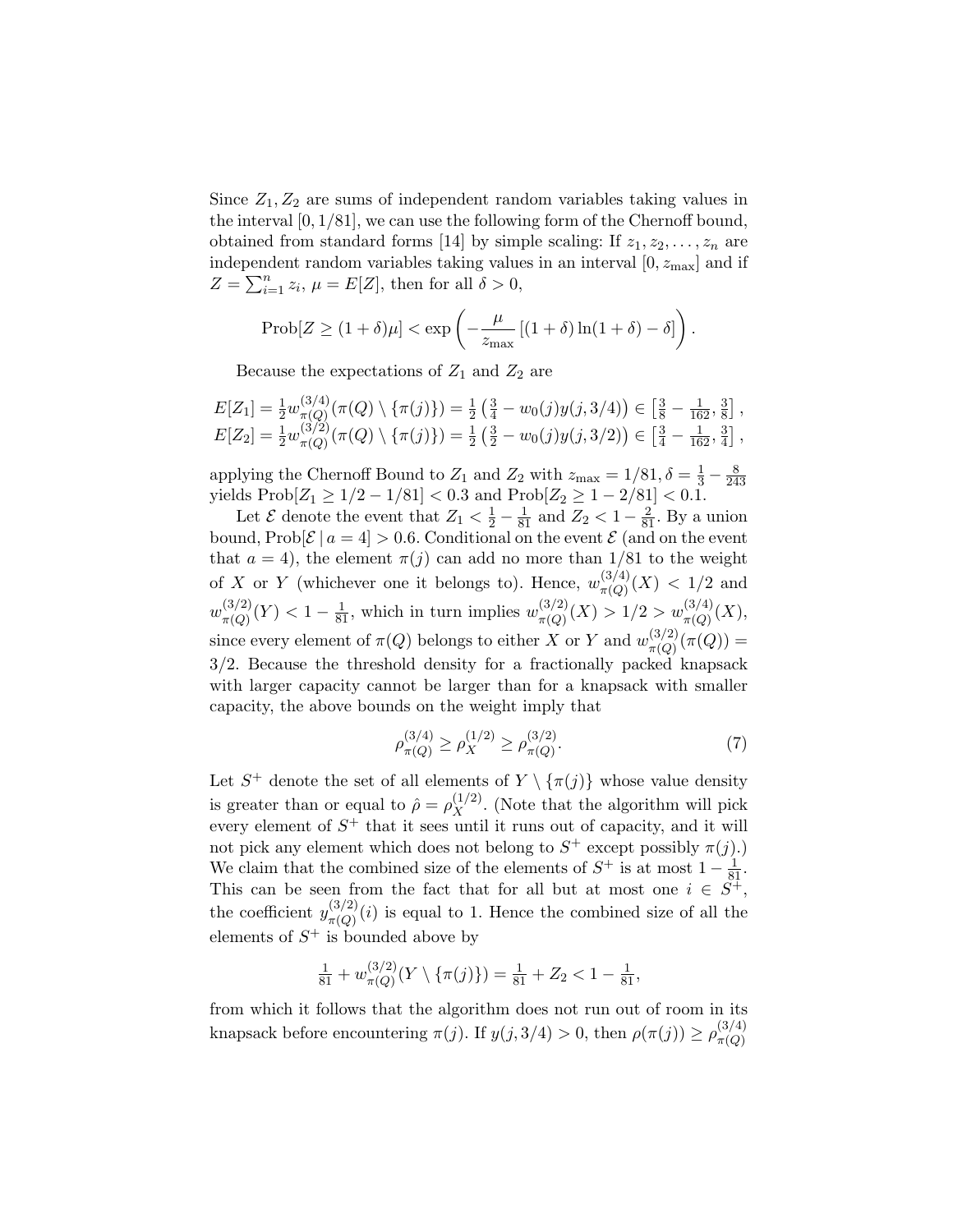and (7) implies that  $\rho(\pi(j)) \geq \hat{\rho}$ . Thus, the algorithm will select  $\pi(j)$  if  $\pi(j) \in Y$ . Finally, note that the event  $\pi(j) \in Y$  is independent of  $\mathcal{E}$ , so

$$
\mathrm{Prob}[\pi(j) \in S \,|\, \mathcal{E} \wedge (a=4)] = \mathrm{Prob}[\pi(j) \in Y \,|\, \mathcal{E} \wedge (a=4)] = \frac{1}{2}.
$$

Combining this with the bound  $\text{Prob}[\mathcal{E} | a = 4] > 0.6$  established earlier, we obtain

$$
Prob[\pi(j) \in S \, | \, a = 4] > 0.3,
$$

which completes the proof of the lemma.

5 Conclusions

In this paper, we have presented algorithms for a knapsack version of the secretary problem, in which an algorithm has to select, in an online fashion, a maximum-value subset from among the randomly ordered items of a knapsack problem. We gave a constant-competitive algorithm in this model, as well as a e-approximation for the k-secretary problem, in which all items have identical weights.

The competitive ratios we obtain are certainly not tight, and it appears that the analysis for the "optimistic algorithm" is not tight, either. Determining the exact competitive ratio for this algorithm, as well as improving the algorithm for the knapsack problem, are appealing directions for future work.

Furthermore, many natural variants of the secretary problem remain to be studied. How general a class of set systems admits a constant-factor (or even a e) approximation in the random ordering model? An appealing conjecture of Babaioff et al. [2] states that a e approximation should be possible for all matroids. We have shown that there is an interesting class of non-matroid domains - knapsack secretary problems - that admits a constant-factor approximation. Are there other natural classes of nonmatroid domains that admit a constant-factor approximation?

An interesting question is how the random ordering model relates with other models of stochastic optimization. In particular, the "sample-andoptimize" approach taken in all algorithms in this paper bears superficial similarity to the standard techniques in multi-stage stochastic optimization. It would be interesting to formalize this similarity, and perhaps derive new insights into both classes of problems.

### References

1. G. Aggarwal and J. Hartline. Knapsack auctions. In SODA, pages 1083–1092, 2006.

 $\Box$